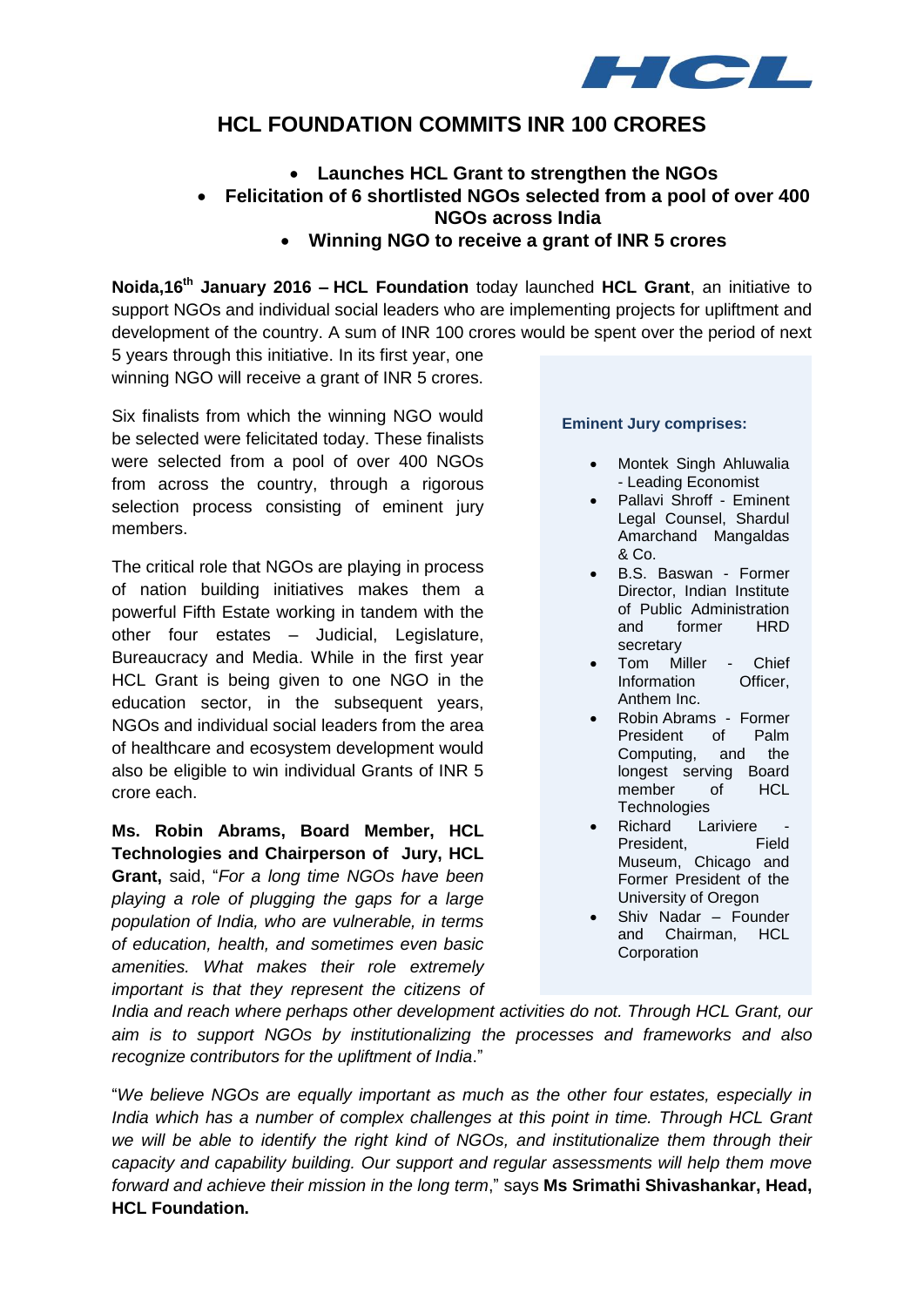

The top six finalists selected are:

- 1. **Going to School:** currently covers over 1,300 schools and is impacting 1,50,000 children every week with imperative life changing skills through their designdriven approach and learning material.
- 2. **Indian society of agribusiness professionals (ISAP): has** contributed to enhancing livelihood opportunities for more than 150,000 farmer households, 4200 agri-preneurs, 8000 BPL youth, 15,000 women in 3500 villages, 250 blocks, 70 districts across India through their various initiatives in agriculture and skill development
- 3. **Prayatn Sanstha:** Prayatn Sanstha's 'Quest for the dawn of change' has motivated them to work towards pertinent issues of education, skill development, child labour etc with special focus on girl child and women.
- 4. **Social Work & Research Centre (commonly known as BAREFOOT COLLEGE**): Over the past four decades, Barefoot College has been working in the field of education, skill development, women empowerment and energy solution with the objective of making the rural communities, located across the nation, self-sufficient and sustainable.
- 5. **Association for voluntary action (commonly known as Bachpan Bachao Andolan):** Founded by Nobel Peace Laureate, Shri. Kailash Satyarthi, the organization, over the last three decades, has rescued over 84,800 trafficked children and ensured access to education for over 200,000 children in 392 villages across 12 states of India.
- 6. **Pardada Pardadi educational society (PPES**): facilitating the creation of a socially and economically empowered rural society.

The winning NGO would be announced on January  $18<sup>th</sup>$  at an event where leaders and dignitaries from various walks of life would be present.